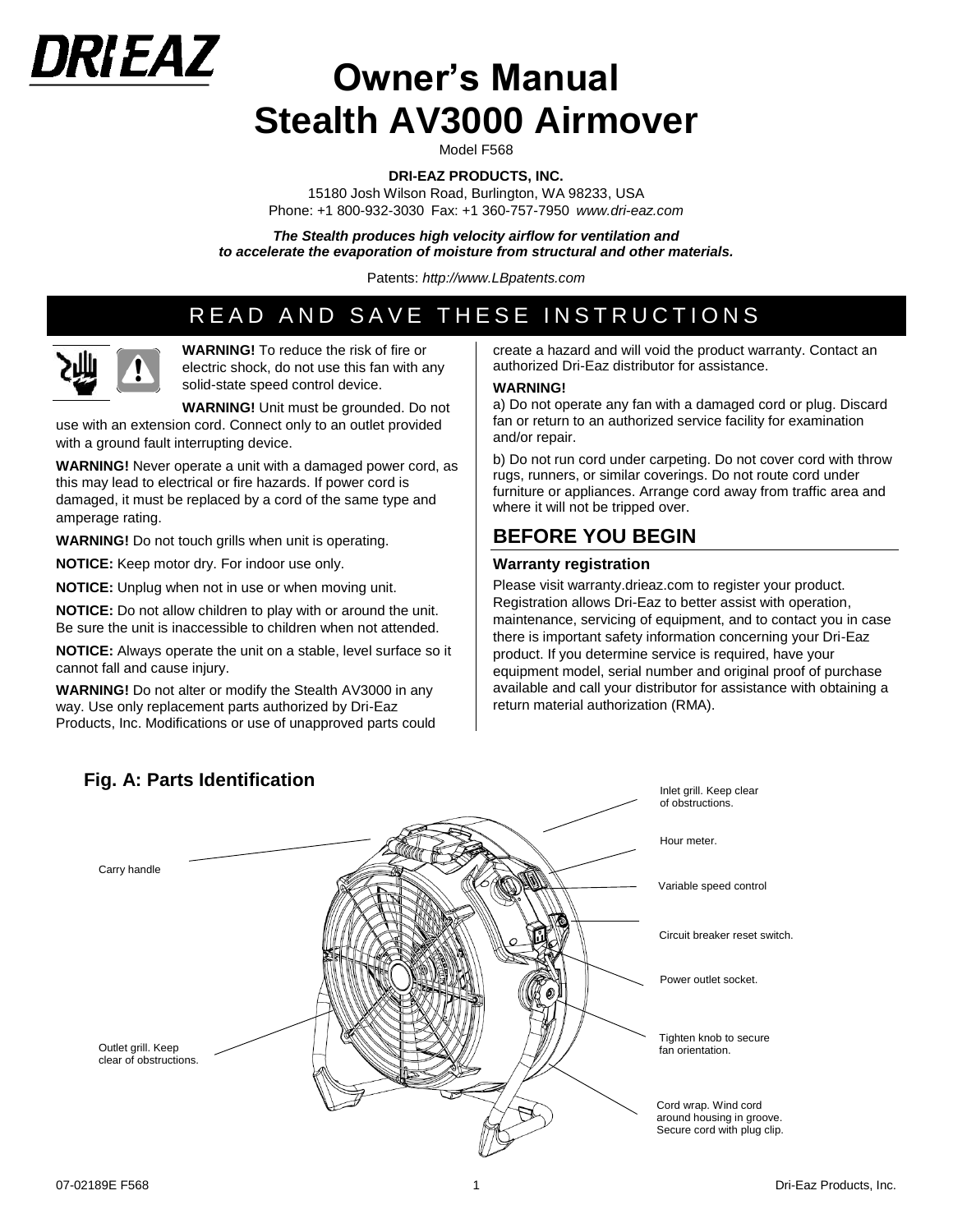# **OPERATING INSTRUCTIONS**

- 1. Unwrap the cord and plug the unit into a standard 115V GFCI-protected outlet. CAUTION: Be sure switch is in the off position before connecting unit to power outlet.
- 2. For ventilation, direct the Stealth outlet where desired. For drying, direct the outlet toward the surface to be dried. Secure the airmover orientation by tightening the knobs on either side of the unit.
- 3. When finished, unplug the unit and re-wrap the cord in the cord wrap.

## **Electrical safety devices**

**Circuit breaker:** If the circuit breaker detects overload or short circuit conditions, the breaker will automatically shut off the

## **Fig. B: Disassembly for cleaning**

Remove the four screws as shown and lift off the front assembly. Retain screws for reassembly. Do not overtighten screws.



## **Fig. C: Stacking for storage or transport**



electrical supply. If this should occur, check the power cable carefully for any damage and ensure it is plugged into a properly grounded outlet. Press the Circuit Breaker Reset Switch (Fig. A) to reestablish the electrical supply.

# **TRANSPORT AND STORAGE**

Always use the handle to load or carry the unit.

For cord storage, wrap cord around housing in groove. Pull cord snug and secure with plug clip (Fig. A).

Units may be stacked up to five high for transport and storage (Fig. C). To stack, tip first unit back onto its outlet side and nest additional units on top (Fig. A).

When transporting, secure the unit(s) carefully to prevent sliding and damage to the unit and/or injury to vehicle occupants.

Keep unit dry. Do not expose the unit to rain or snow.

# **MAINTENANCE**

**WARNING:** Unplug unit before performing any maintenance.

## **Before each use**

Inspect the power cord. If cord is damaged, do not use. Always grasp the plug (not the cord) to unplug.

#### **As needed**

Clean housing and impeller. If dust accumulation is visible in the interior, remove the four screws from the outlet grill as shown (Fig. B). Clean impeller assembly and all surfaces with pressurized air and/or with a soft cloth. Do not apply liquids to the impeller assembly. The housing may be cleaned with a mild solution of detergent and warm water. Ensure housing is completely dry before reassembling.

## **FOR SERVICE CALL YOUR LOCAL DISTRIBUTOR or the Dri-Eaz Service Department at 800-932-3030.**

## **SPECIFICATIONS**

| Model                                                                                   | Stealth AV3000 (F568)                                                                                          |  |
|-----------------------------------------------------------------------------------------|----------------------------------------------------------------------------------------------------------------|--|
| Volts                                                                                   | 115                                                                                                            |  |
| Frequency                                                                               | 60 Hz                                                                                                          |  |
| Amp draw                                                                                | 2.7                                                                                                            |  |
| Power (motor rating)                                                                    | 0.46 hp / 340W                                                                                                 |  |
| Weight                                                                                  | 27.5 lbs.   12.5 kg                                                                                            |  |
| Dimensions<br>$(D \times W \times H)$                                                   | $10.8 \times 24.3 \times 24.0$ in.<br>27.4 × 61.7 × 61.0 cm                                                    |  |
| Units per 15 amp<br>circuit                                                             | Up to $4$                                                                                                      |  |
| Air movement                                                                            | 2600 CFM   4417 CMH                                                                                            |  |
| Static pressure $(H2O)$                                                                 | 0.40 in.   99 Pa                                                                                               |  |
| Sound level (avg.)                                                                      | 58-72 dB                                                                                                       |  |
| Control                                                                                 | Variable speed rotary switch                                                                                   |  |
| Cord length                                                                             | 16 ft.   4.9 m                                                                                                 |  |
| Construction                                                                            | Rotomolded polyethylene and injection<br>molded ABS housing components; steel<br>wire inlet and outlet grills. |  |
| Safety                                                                                  | ETL tested to UL and CSA standards                                                                             |  |
| Specifications are subject to change without notice. Some values<br>may be approximate. |                                                                                                                |  |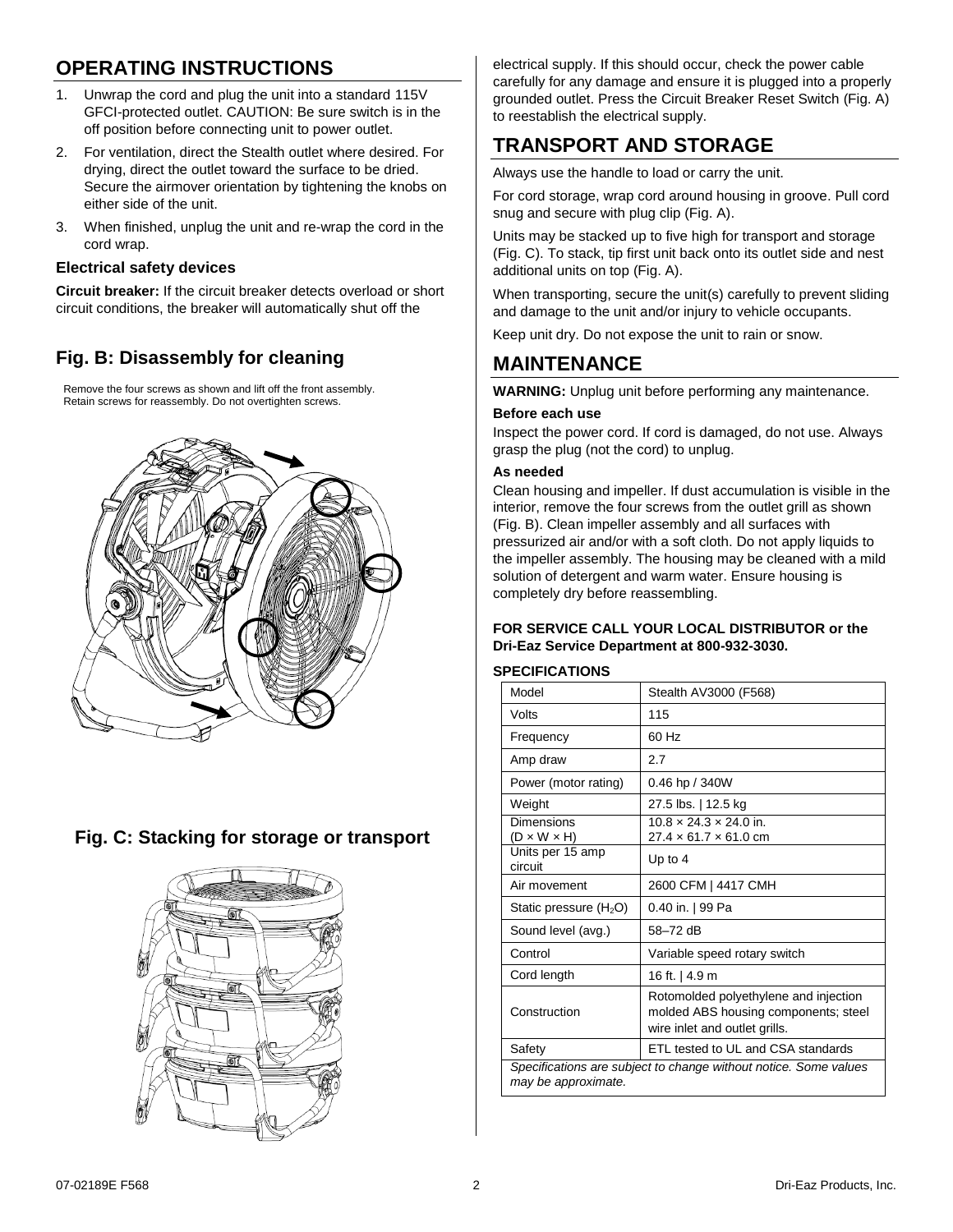

# **Manual de Uso Stealth AV3000 Airmover**

Modelo F568

**DRI-EAZ PRODUCTS, INC.** 

15180 Josh Wilson Road, Burlington, WA 98233, EEUU

Tel: +1 800-932-3030 Fax: +1 360-757-7950 *www.dri*-*eaz.com*

*El sigilo produce flujo de aire de alta velocidad para la ventilación y de enfriamiento y para acelerar la evaporación de la humedad de los materiales estructurales y otros.*

Patentes: *[http://www.LBpatents.com](http://www.lbpatents.com/)*

# LEA Y CONSERVE ESTAS INSTRUCCIONES



**¡ADVERTENCIA!** Para reducir el riesgo de incendio o descarga eléctrica, no use este ventilador con ningún dispositivo sólido de control de velocidad.

**¡ADVERTENCIA!** La unidad debe tener

puesta a tierra. No utilizar con un cable de extensión. Conectar solamente a un toma provisto de interruptor por fallo con puesta a tierra.

**¡ADVERTENCIA!** Nunca haga funcionar una unidad con un cable de alimentación dañado, ya que puede generar riesgos eléctricos o de incendio. Si el cable de alimentación está dañado, debe ser sustituido por un cable del mismo tipo y amperaje.

**¡ADVERTENCIA!** No toque las parrillas cuando la unidad esté en funcionamiento.

**ATENCIÓN:** Mantenga el motor seco. Sólo para uso en interiores.

**ATENCIÓN:** Desenchufar cuando no se halle en uso o cuando se esté desplazando la unidad.

**ATENCIÓN:** No permita que los niños jueguen con la unidad o cerca de ella. Asegúrese de que la unidad no quede accesible a los niños cuando no se la esté controlando.

Siempre opere la unidad sobre una superficie estable y nivelada para que no pueda caerse y causar lesiones.

**¡ADVERTENCIA!** No altere ni modifique de manera alguna el Stealth. Utilice sólo piezas de repuesto autorizadas por Dri-Eaz Products, Inc. Cualquier modificación o el uso de piezas no autorizadas podrían provocar un accidente y anularán la garantía. Póngase en contacto con su distribuidor autorizado de Dri-Eaz para obtener ayuda.

#### **¡ADVERTENCIA!**

a) No opere ningún ventilador que tenga el cable o enchufe dañados. Saque de uso el ventilador o devuélvalo a un centro de servicio autorizado para su revisión y/o reparación.

b) No coloque el cable debajo de alfombras. No cubra el cable con tapetes o cubiertas similares. No haga pasar el cable por debajo de muebles o electrodomésticos. Coloque el cable lejos del área de tránsito, donde nadie pueda tropezar con el mismo.

## **ANTES DE EMPEZAR**

## **Registro de la Garantía**

Por favor visite *warranty.drieaz.com* para registrar el compra. El registro nos permite ofrecerle ayuda para el uso, mantenimiento o servicio de su equipo, y contactarle en caso de que tengamos información de seguridad importante con respecto a producto Dri-Eaz. Si considera que se necesita una reparación, tenga a mano la información del modelo de su equipo, número de serie y comprobante original de compra, y llame a su distribuidor para



**Fig. A: Identificación de las partes**

Parrilla de entrada. Mantener libre de obstrucciones

Medido de tiempo.

Control de velocidad variable

Perilla del Interruptor de Circuito

Enchufe de energía

Ajustar la perilla para asegurar el ventilador en una orientación

Enrollar cable. Enrolle el cable alrededor de la carcasa. Asegúrelo con el clip para el cable.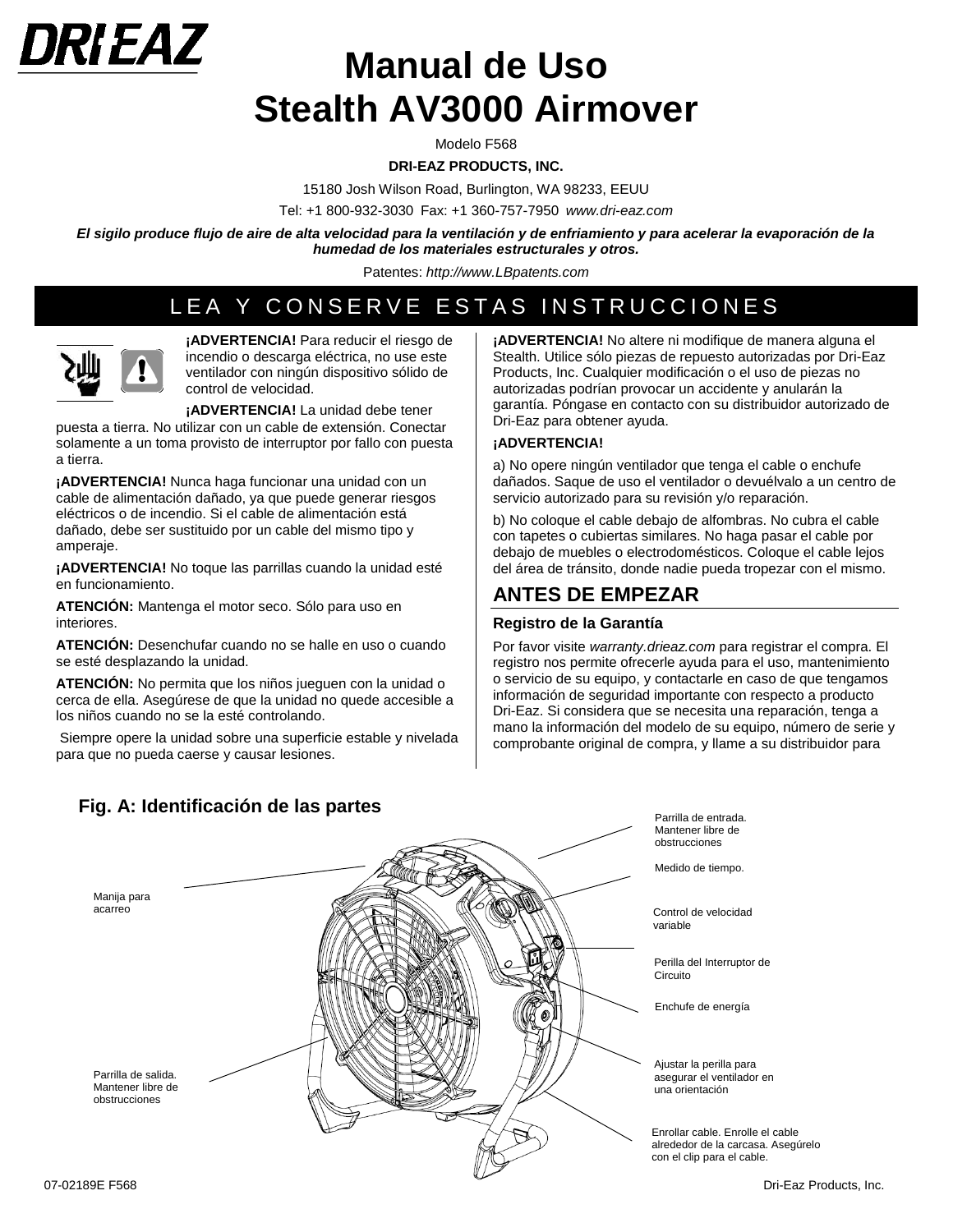que lo ayude a obtener una autorización de devolución de material (RMA).

# **INSTRUCCIONES DE USO**

- 1. Desenvolver el cable y enchufar la unidad a una toma de 115V con protección norma GFCI. PRECAUCIÓN: Asegúrese de que el interruptor esté en la posición de apagado antes de conectar la unidad a la toma de corriente.
- 2. Para la ventilación, oriente la salida del Stealth hacia donde se desee. Para el secado, oriente la salida hacia la superficie a ser secada. Asegure la orientación el airmover apretando los botones en cada lado de la unidad.
- 3. Cuando haya terminado, desconecte la unidad y vuelva a colocar el cable en el enrollador.

## **Dispositivos de seguridad eléctrica**

**Interruptor de circuitos:** Si el interruptor de circuito detecta una sobrecarga o condiciones de cortocircuito, cortará automáticamente el suministro eléctrico. Si esto ocurre, compruebe cuidadosamente el cable de alimentación para ver si presenta daños y asegúrese de

## **Fig. B: Desarmado para su limpieza**

Retire los cuatro tornillos tal como se muestra y levante el conjunto frontal. Guarde os parafusos para remontagem. Não aperte demasiado os parafusos.



## **Fig. C: Apilado para almacenamiento o transport**



que esté enchufado a una adecuad puesta a tierra. Pulse el interruptor de reinicio del interruptor de circuito (fig. A) para restablecer la alimentación eléctrica.

# **TRANSPORTE Y ALMACENAMIENTO**

Para cargar o transportar la unidad utilice siempre el mango.

Para guardar el cable, enrolle alrededor del exterior.. Tire del cordón hasta el final y asegúrelo con el clip de enchufe (Fig. A).

Las unidades pueden ser apiladas para su transporte alta hasta 5 y almacenamiento (Fig. C). Para apilar, coloque la primera unidad sobre el lado toma de corriented y luego las siguientes unidades adicionales en la parte superior (Fig. A).

Durante su transporte, asegure la unidad cuidadosamente para evitar daños o desplazamientos, así como lesiones a los ocupantes del vehículo.

Mantenga la unidad seca. No la exponga a la lluvia o la nieve.

## **MANTENIMIENTO**

**ADVERTENCIA:** Desenchufe la unidad antes de realizar cualquier tarea de mantenimiento.

#### **Antes de cada uso**

Verifique el cable de alimentación. Si el cable está dañado, no lo use. Siempre tome del enchufe (no del cable) para desenchufar.

#### **Según sea necesario**

Limpiar la carcasa y el impulsor. Si es visible acumulación de polvo en el interior, retire los cuatro sujetadores de la parrilla de salida, tal como se muestra (Fig. B). Limpie con aire a presión o con un paño suave el montaje del motor y todas las superficies. No aplique líquidos sobre el montaje del motor. La carcasa puede limpiarse con una solución suave de detergente y agua caliente. Asegúrese de que la carcasa esté completamente seca antes de volver a montar.

#### **PARA SOLICITAR UN SERVICIO, LLAME A SU DISTRIBUIDOR LOCAL o al Departamento de Servicio de Dri-Eaz, al 800-932-3030.**

## **ESPECIFICACIONES**

| Modelo                                                                                                   | Stealth AV3000 (F568)                                                                                                                             |  |
|----------------------------------------------------------------------------------------------------------|---------------------------------------------------------------------------------------------------------------------------------------------------|--|
| Voltios                                                                                                  | 115                                                                                                                                               |  |
| Frecuencia                                                                                               | 60 Hz                                                                                                                                             |  |
| Amperios                                                                                                 | 2,7                                                                                                                                               |  |
| Energía (motor)                                                                                          | 0,46 hp / 340W                                                                                                                                    |  |
| Peso                                                                                                     | 27,5 lbs.   12,5 kg                                                                                                                               |  |
| Dimensiones                                                                                              | $10.8 \times 24.3 \times 24.0$ pulg.                                                                                                              |  |
| (Prof $\times$ Ancho $\times$ Alto)                                                                      | $27.4 \times 61.7 \times 61.0$ cm                                                                                                                 |  |
| Unidades por circuito<br>de 15 amperios                                                                  | Hasta 4                                                                                                                                           |  |
| Movimiento del aire                                                                                      | 2600 CFM   4417 CMH                                                                                                                               |  |
| Presión estática (H2O)                                                                                   | 0,40 pulg.   99 Pa                                                                                                                                |  |
| Nivel de sonido (prom.)                                                                                  | 58-72 dB                                                                                                                                          |  |
| Control                                                                                                  | Interruptor giratorio de velocidad variable                                                                                                       |  |
| Longitud del cable                                                                                       | 16 pies   4,9 m                                                                                                                                   |  |
| Construcción                                                                                             | Componentes de la carcasa ABS de<br>polietileno rotomoldeado y moldeado por<br>inyección; cable de acero de entrada y<br>salida de las parrillas. |  |
| Seguridad                                                                                                | ETL probado según las normas UL / CSA                                                                                                             |  |
| Las especificaciones están sujetas a cambios sin previo aviso.<br>Algunos valorespueden ser aproximados. |                                                                                                                                                   |  |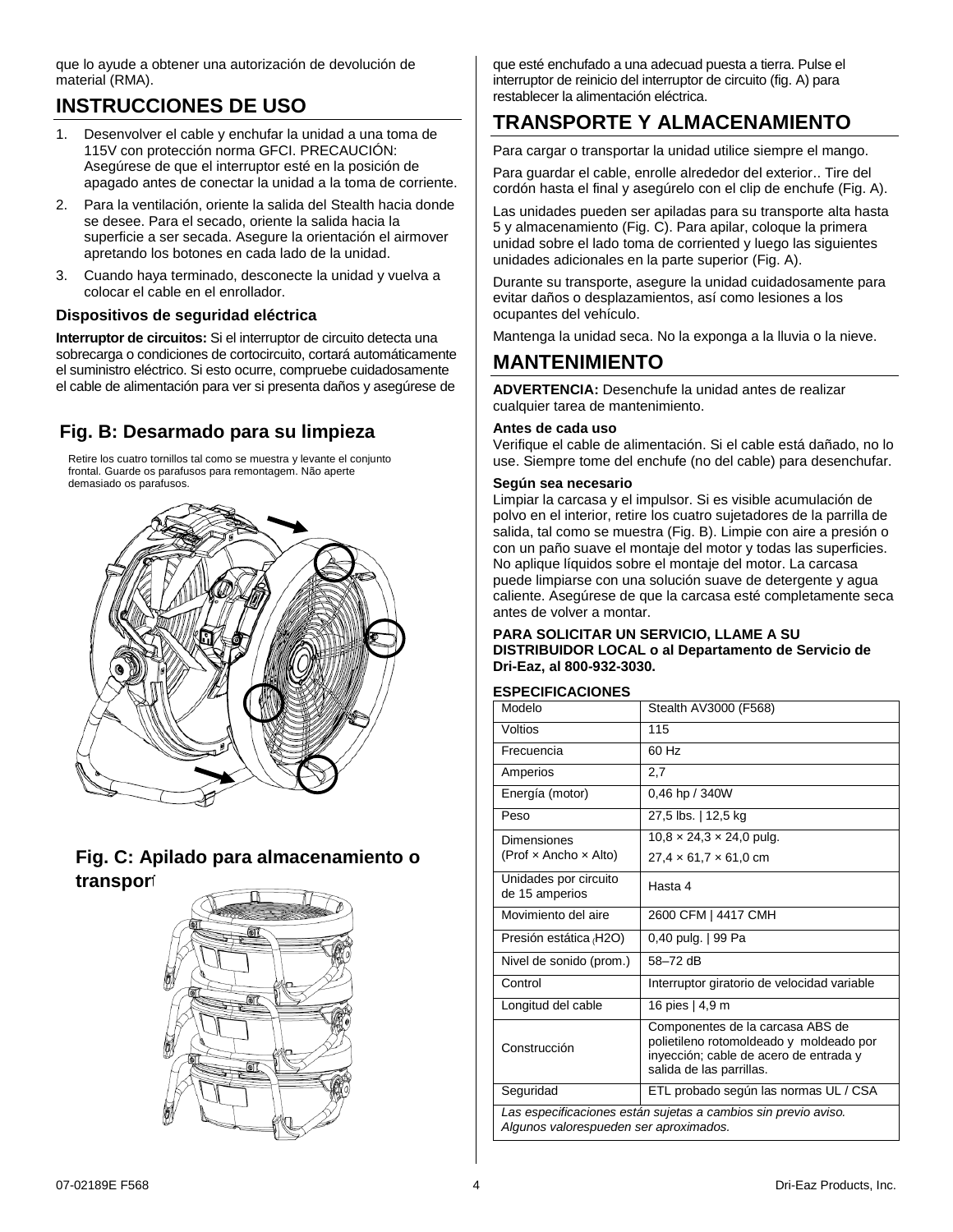# **Guide de l'utilisateur Ventilateur Stealth AV3000**

**Modèle F568**

**DRI-EAZ PRODUCTS, INC.** 

15180 Josh Wilson Road, Burlington, WA 98233, ÉTATS-UNIS Téléphone: +1 800-932-3030 Fax: +1 360-757-7950 *www.dri*-*eaz.com*

Le Stealth produit haute vitesse d'air de ventilation et de refroidissement et *d'accélérer l'évaporation de l'humidité des matériaux structurels et autres.*

Brevets: *[http://www.LBpatents.com](http://www.lbpatents.com/)*

# INSTRUCTIONS À LIRE ET CONSERVER



DRIEAZ

**ATTENTION!** Pour réduire les risques d'incendie ou d'électrocution, n'utilisez pas ce ventilateur avec un dispositif de commande de la vitesse à semi-conducteur.

**ATTENTION!** L'appareil doit être raccordé à la terre. Ne pas utiliser avec une rallonge. Ne brancher qu'à une prise fournie avec un dispositif d'arrêt en cas de défaut de terre.

**ATTENTION!** Ne jamais utiliser un appareil présentant un cordon électrique endommagé, en effet cela peut entraîner des risques électriques ou d'incendie. Si le cordon électrique est endommagé, il doit être remplacé par un cordon du même type et du même ampérage.

**ATTENTION!** Ne pas toucher les grilles lorsque l'appareil est en fonctionnement.

**REMARQUE:** Garder le moteur sec. Pour utilisation à l'intérieur seulement.

**REMARQUE:** Débrancher lorsque l'appareil n'est pas utilisé ou est déplacé.

**REMARQUE:** Ne pas laisser les enfants jouer avec l'appareil ou autour de celui-ci. S'assurer que les enfants ne peuvent pas accéder à l'appareil lorsqu'il est sans surveillance.

**REMARQUE:** Toujours faire fonctionner l'appareil sur une surface plane et stable afin qu'il ne tombe pas et ne provoque pas de blessures.

**ATTENTION!** N'altérer ou ne modifier le Stealth en aucune façon. N'utiliser que les pièces de rechange autorisées par Dri-Eaz Products, Inc. La modification ou l'utilisation de pièces non approuvées pourrait être source de danger et annulera votre garantie. Pour toute assistance, contactez votre distributeur Dri-Eaz agréé.

#### **ATTENTION!**

a) Ne pas faire fonctionner un ventilateur avec un cordon ou une prise endommagés. Jeter le ventilateur ou le retourner à un centre de réparation agréé pour examen et/ou réparation.

b) Ne pas faire courir le cordon sous une moquette. Ne pas recouvrir le cordon avec des tapis ou autres revêtements de ce genre. Ne pas faire passer le cordon sous les meubles ou appareils. Disposer le cordon à l'écart de la zone de passage et là où on ne lui passera pas dessus.

## **AVANT DE COMMENCER**

## **Enregistrement de la garantie**

Veuillez vous rendre sur *warranty.drieaz.com* pour enregistrer votre produit. L'enregistrement nous permet de mieux vous aider



**Fig. A: Identification des pièces**

Grille d'entrée. Maintenir libre de toute obstruction.

Compteur d'heures.

Commande de variation de la vitesse.

Interrupteur de réinitialisation du coupe-circuit.

Prise de courant.

Bouton de serrage pour sécuriser le ventilateur dans n'importe quelle orientation.

Rangement du cordon. Enrouler le cordon autour du logement dans une rainure. Sécuriser le cordon grâce à une attache.